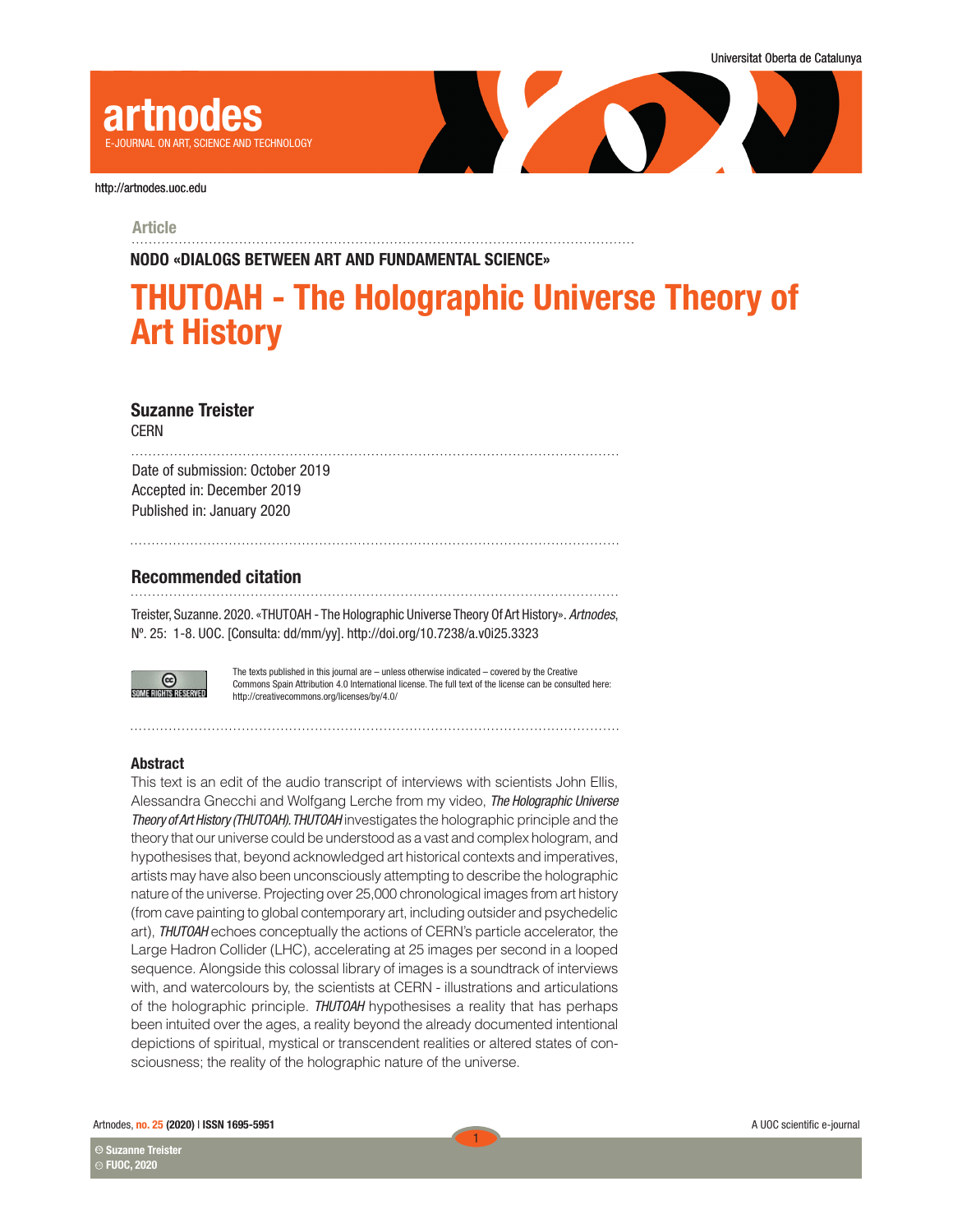## Keywords

holographic universe, CERN, Treister

*THUTOAH - La teoría holográfica del universo de la historia del arte*

## *Resumen*

*Este texto es una edición de la transcripción de audio de entrevistas con los científicos John Ellis, Alessandra Gnecch y Wolfgang Lerche contenidas en mi vídeo La teoría holográfica del universo de la historia del arte (THUTOAH). THUTOAH investiga el principio holográfico del universo y la teoría de que nuestro universo podría entenderse como un vasto y complejo holograma. Además, plantea la hipótesis de que, más allá de los contextos e imperativos históricos del arte reconocidos, los artistas podrían haber estado intentando describir inconscientemente la naturaleza holográfica del universo. Al proyectar más de 25.000 imágenes cronológicas de la historia del arte (desde las pinturas rupestres hasta arte contemporáneo global, incluyendo arte alternativo y psicodélico), THUTOAH también nos remite a las acciones del acelerador de partículas del CERN, el Gran Colisionador de Hadrones (LHC) mediante una secuencia en bucle de 25 imágenes por segundo. En paralelo a esta colosal librería de imágenes, tenemos una banda sonora de entrevistas y acuarelas de los físicos teóricos del CERN, ilustraciones y articulaciones del principio holográfico. THUTOAH hipotetiza acerca de una realidad que tal vez se haya intuido a lo largo de los siglos, una realidad más allá de las representaciones intencionales documentadas de las realidades o estados alterados de consciencia de carácter espiritual, místico o transcendental: la realidad de la naturaleza holográfica del universo.*

#### *Palabras clave*

*universo holográfico, cern, treister*

This text is a transcript of interviews I made with a group of theoretical physicists at CERN in Geneva in 2018. The spoken interviews comprise the audio component of my artwork, The Holographic Universe Theory of Art History (THUTOAH), which investigates the holographic principle and the theory that our universe could be understood as a vast and complex hologram, and hypothesises that, beyond acknowledged art historical contexts and imperatives, artists may have also been unconsciously attempting to describe the holographic nature of the universe

Projecting over 25,000 chronological images from art history (from cave painting to global contemporary art, including outsider and psychedelic art), THUTOAH echoes conceptually the actions of CERN's particle accelerator, the Large Hadron Collider (LHC), accelerating at 25 images per second in a looped sequence.

THUTOAH hypothesises a reality that has perhaps been intuited over the ages, a reality beyond the already documented intentional depictions of spiritual, mystical or transcendent realities or altered states of consciousness; the reality of the holographic nature of the universe.

The ideas behind this work manifested in several diagrams in the project, HFT The Gardener (2014-15) and watercolours in the project, SURVIVOR (F) (2016-ongoing). Eight works on paper from these projects form part of the installation.

THUTOAH was developed as part of the Collide International Award, a partnership programme between Arts at CERN and FACT. It was co-produced by ScANNER (Science-Art Network for New Exhibitions and Research), composed of FACT (Foundation for Art and Creative Technology, Liverpool); Arts at CERN, Geneva; CCCB (Centro de Cultural Contemporania de Barcelona); iMAL (interactive Media Art Laboratory, Brussels); and LLU (Le Lieu Unique, Nantes)

HD video 16:54 mins looped Audio 51:16 mins looped Audio transcript:

John Ellis: Hi, I'm John Ellis, I'm a theoretical physicist. I'm employed by Kings. I share my time between King's College London and CERN. I'm mainly interested in possible physics beyond the Standard Model. I'm particularly interested in the problem of dark matter. And so, that gets me involved in the physics of the LHC and also various astrophysical experiments, cosmological observations.

For me the source of the earliest realisation of the holographic principle in some sense was always Plato. So, he imagines that you look inside this cave, which is very topical just at this moment and then you see on the wall of this cave some sort of shadow. And this shadow, of course, is some sort of reflection of something there, which actually has more dimensions than, this is just a two-dimensional surface, right, this is a real three-dimensional object, and it also evolves with time. So, this has more dimensions than that reflection. But, you just can't see it.

So, this is… horizon. And you just have to make sense of that while looking at that.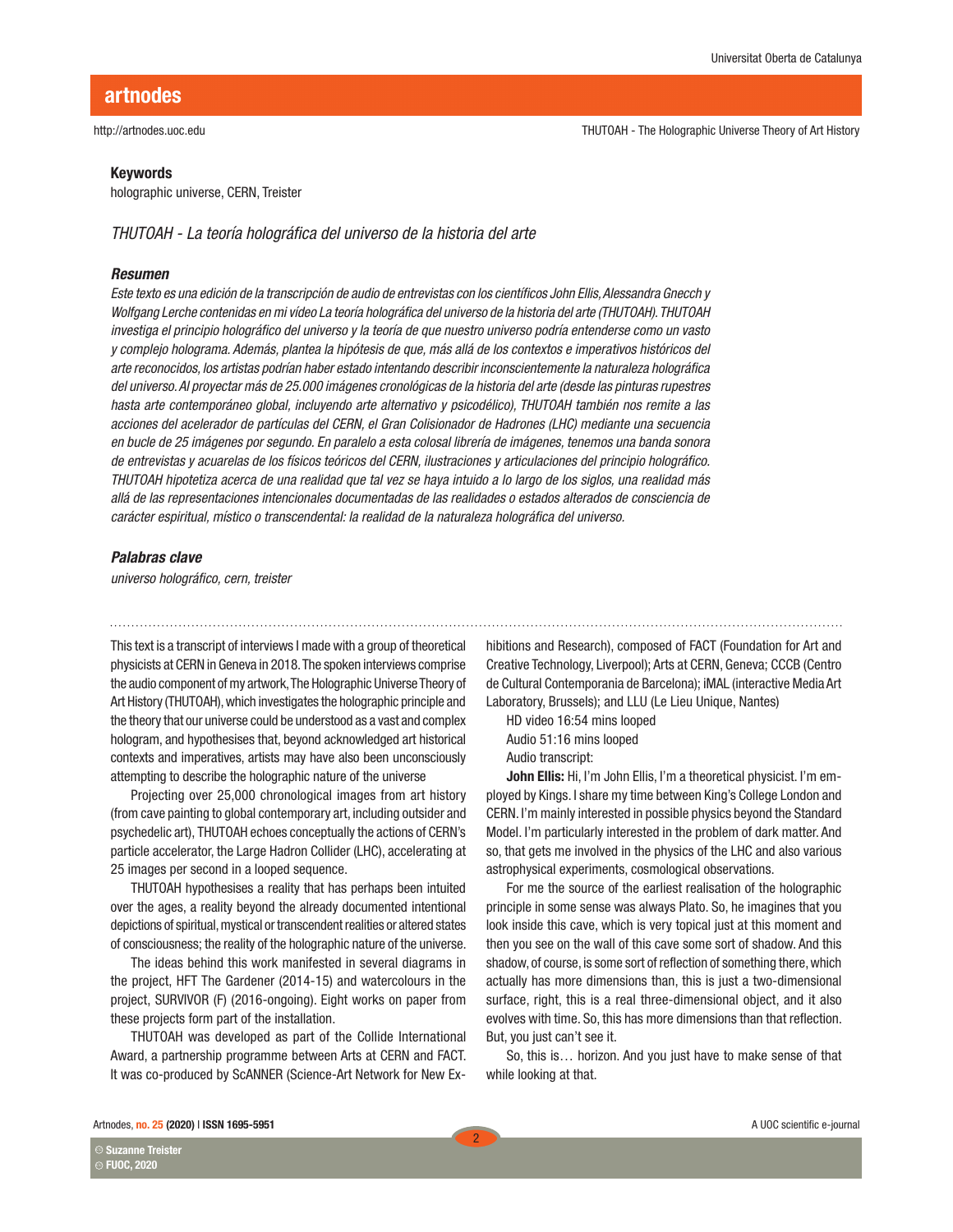# artnodes

## http://artnodes.uoc.edu

Suzanne: Hold on so… you've got the person, you've got the shadow in the cave and then, that wiggly line you've drawn around it, is the horizon. Is it the edge of the cave?

John Ellis: So, you're looking into the cave, so your field of view is limited, you can only see the shadow, you can't see the underlying reality, if you like.

But then by observing this you try to figure out what's going on there.

**Suzanne:** That's what scientists are doing by using the holographic universe principle?

John Ellis: Right and of course, Plato uses to illustrate his concept the world of ideas out there. And what we perceive is just some sort of, if you like, lower dimensional projection of those ideas. And that is in some sense of what we physicists, what we artists, are doing all the time, and as the holographic principle is a modern incarnation of that. I mean, the holographic principle is a very mathematical way of realising this idea, but… so... in some sense it's more precise and in some sense it's more limited. So, it's a different way of cave thinking.

Suzanne: So, one of the other scientists said to me that the boundary, which you've got there as the edge of the cave, exists everywhere and nowhere at the same time. Would you agree with that?

John Ellis: I certainly agree with the everywhere. That's what I was saying before, that every point that we perceive in the universe, that we can see, is actually the tip of some potentially very much higher dimensional iceberg. So, in that sense everywhere and nowhere in the sense that, well, it's not actually in our three-dimensional space. It's not something that we can manipulate, we can't do that with it. You can only do this in three-dimensional space.

Suzanne: And would you say that we can't actually go there in the same way that we can't really get a hold of a shadow and put it in our hand?

John Ellis: Okay, well, here of course we have to be careful because who knows what capabilities, technological capabilities, we may acquire in the future. But, right now, we can't go there.

**John Ellis:** Could be, who knows. I was talking earlier on about... about wormholes and the idea that you can get from one position in our three-dimensional space to another position in three-dimensional space. And I have always been of the view that these things just cannot be traversed, physically. But maybe they could be traversed in some other ways, some sort of information, theoretic way, and maybe in some sense that's a more profound existence than our physical existence.

Suzanne: What about through other levels of consciousness?

John Ellis: Well, yeah. First of all, we have to figure out a little bit better I think what we mean by consciousness.

Suzanne: Do you see it as being something outside of particle physics?

John Ellis: Yes.

THUTOAH - The Holographic Universe Theory of Art History

Suzanne: You do, you separate it. You don't think that particle physics will explain it.

John Ellis: So, consciousness I think is very much an emergent phenomenon. And this is part of the flak that was fired at people such as myself talking about a theory of everything. In some sense well it may be a theory of fundamental equations that you can write down on a T-shirt, but it's not a theory of everything in the sense that, you know, given that, you can calculate everything. And somehow, that's a situation where string theory still is. I still think it's the best, maybe the only candidate that we have for the theory of everything. But, so far, they haven't succeeded in coming up with any definite predictions for anything. So, right now, it's still a theory of nothing. Consciousness, I think is going to be a… an incredibly complex, complex phenomenon to explain.

## §§§

Alessandra Gnecchi: Hi, I am Alessandra Gnecchi. I am a fellow of the CERN Theoretical Physics Department, I am a researcher and my interests are on black holes and superstring theory and super gravity. We have various tools to study gravity and the unified theories, and what I'm interested in is to exploit holography as a tool to understand the physics of black holes at a quantum level.

Suzanne: So, could you... could you explain the holographic universe principle?

Alessandra Gnecchi: I'll try. The holography is a concept that has been around the ideas of and minds of scientists for quite a long time starting with the proposals by Suskin that are related to work by Stephen Hawking.

The main surprise about black holes, which we think as objects that cannot… where nothing can escape from; actually, if treated in a quantum way, become objects that are thermal, so they emit some radiation that in principle we could collect. And, if we think of a black hole, we think of it as being formed by a collapse of matter. We throw matter in some space of the universe and matter is bound to keep falling in until a horizon is formed, and nothing can escape from this horizon. But we know that matter is quantum particles, and once we think about the space as a quantum space, then we see that this matter can actually escape in a form of radiation. However, the bigger results related also to Stephen Hawking's work, was to discover that this radiation somehow doesn't contain information of the original particles that we threw in. And… so the big problem of understanding how information evolves around black holes has led to the information paradox problem and to the idea of holography. In fact, by treating black holes or looking at black holes in a thermodynamic way, we have to associate an entropy to them, and usually entropy measures the amount of information that is stored in the system. The funny thing with black holes is that, even though black holes are a region in spacetime that contain a certain volume of space, of the universe, the amount of information, the amount of entropy of these black holes is related to the area that surrounds this volume, not to the volume itself. So, it seems that all the information or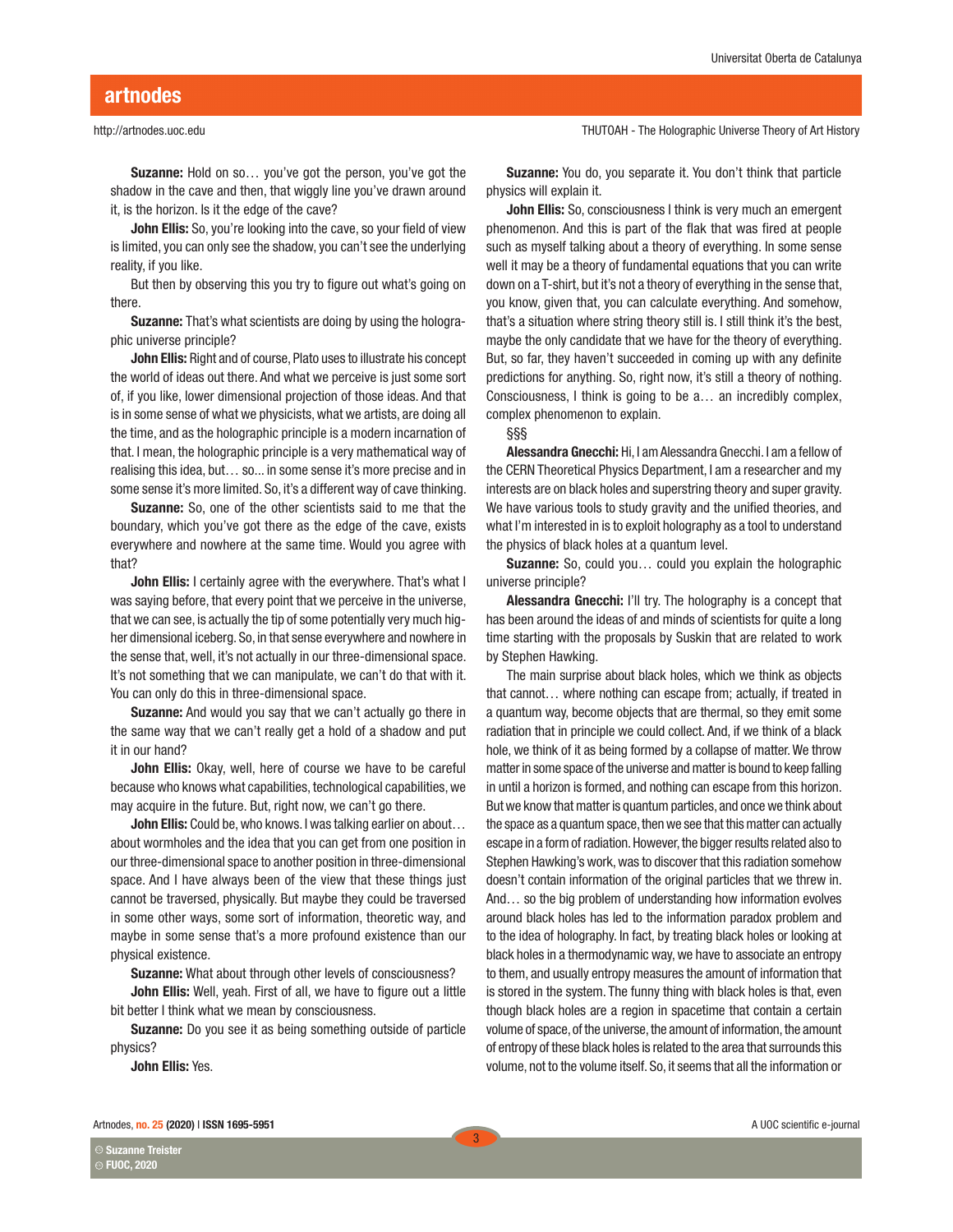the relevant information to these mysterious systems is stored on the surface. So, even if we have a volume or a system inside a certain volume of spacetime, what is relevant to it is actually what's in the surface, and in this way the principle of holography was introduced in physics. However, there was no way to give it a quantitative manifestation until the late 90s where these became a, let's say, a well-defined principle in the context of string theory. String theory is a theory that unifies gravity with the other fundamental forces; it requires however to enlarge our description of the universe, and to move from the idea of particles which are point-like to the idea of some fundamental constituents of the universe which are extended objects, they are like strings. And, by vibrating the strings in the same way as we would vibrate the string of a guitar, these vibrations instead of producing music, produce particles of different kinds. And we can relate, in this way, this theory with the theory of particles that we see nowadays, in principle. However, this theory is a theory that requires 11 or 10 spacetime dimensions. So a big part of the work of the theorist has been trying to connect these extra dimensions to the four-dimensions that we see. In this process, there's been a lot of models that have been developed. That have to be tested mathematically, they have to be consistent. And, in studying his model, what was discovered by Juan Maldacena was that… a particular realisation of string theory in a curved space was describing gravity in a certain space, but actually, it was equivalent to a theory that was living at the boundary of this space and, at this boundary, the theory was a theory without gravity. So, the holographic principle was formulated quantitatively as a principle that relates a theory of gravity in a universe which is a curved space, which has a boundary at infinity, to a theory where there is no gravity, that lives in one less dimension, because it lives on this boundary of the space. So, there's this idea of volume of spacetime and its boundary, and the relation between the dynamics and the physics and the principles that are on this boundary, and what happens inside. So, this is the holographic principle, nowadays. And it's been used to study black hole physics, because if you think about black holes as being in this curved space, then we can model the black holes with some quantities in the theories at the boundary, which is somehow much simpler to deal with.

**Suzanne:** But is this principle implying that the universe is a hologram?

Alessandra Gnecchi: It could be.

Suzanne: And how would you, how would you describe that then? Alessandra Gnecchi: First of all, by now, just to put our feet in the ground, we know how to work with this principle only in curved space. We don't live in curved space, we live in a slightly curved space of a different kind than the one this principle was formulated on, but we are making progress to generalise this principle. The fact that the universe could store all this information at the boundary is just a realisation of gravity at the quantum level. When do we need to go to this boundary to describe physics? When we want to describe gravity at the quantum level, meaning, at really really high energies

THUTOAH - The Holographic Universe Theory of Art History

or when dealing with black holes, where puzzles like the information puzzles come in. So, in this context, it means that the tool we have to describe the universe is not to look at the particular point in spacetime but it is to move far away to its boundary and recover the information from there. It is a change of perspective and it reflects the point of view that even though we are used to looking at experiments and confine experiments to a laboratory, sometimes, we have to change the paradigm and look elsewhere for an analogous description.

Suzanne: So, if all the information was contained on the boundary, what would it mean about our perceived reality?

Alessandra Gnecchi: That if we stick to look into our corner of the world and try to find the explanation to phenomena in this volume, we would not find the answers, we would constantly find paradoxes. So, we cannot find a consistent explanation of what we see in this little box, and…

Suzanne: But the boundary itself...can you... do you have... you know, when you fall asleep at night, do you visualise it? How do you see it?

Alessandra Gnecchi: I see it…

Suzanne: Purely abstractly?

Alessandra Gnecchi: I see it like this [draws] I see it like two different regions and this is a radius, is a distance, is a spatial distance, and this is a boundary which is an infinite plane, let's say, if I go close enough. And in this plane, I know some rules, and if I move out of this plane, I started feeling I am subject to the laws of gravity. And the more I get into… into this bulk, the more gravity is enough to describe the system, and if I want to describe something that is very very very peculiar of quantum gravity, then, in this picture, I wouldn't be able to model it. And I have to rely on the holographic dictionary and say: "this particle interaction is just an operator on the boundary theory. And the… the boundary it's like a wall where all the bulk fields suddenly ends, and the way they reach this region, the way… the way matter goes into this region, tells what this dictionary has to be. And it's nothing more than a regional space where I can read some properties of quantum gravity.

Suzanne: So, if you're talking about this… the holographic universe principle and the boundary where all the information is stored, what do you imagine being beyond that boundary?

#### Alessandra Gnecchi: Nothing.

§§§

Wolfgang Lerche: So, this is sort of a manifestation of this holographic principle that has found that in a particular geometric simplified set up and extra symmetries in the theory and so on, it turns out that the information, which is in the system, you could think about putting little bricks or little colour, coloured marbles into this inside, yes. You would think that the inside would contain more information, yes? Like a location of a certain point here and so on [draws], but in fact it turns out all the information is already stored in the boundary, like on a hologram. So, it might look, in a sense,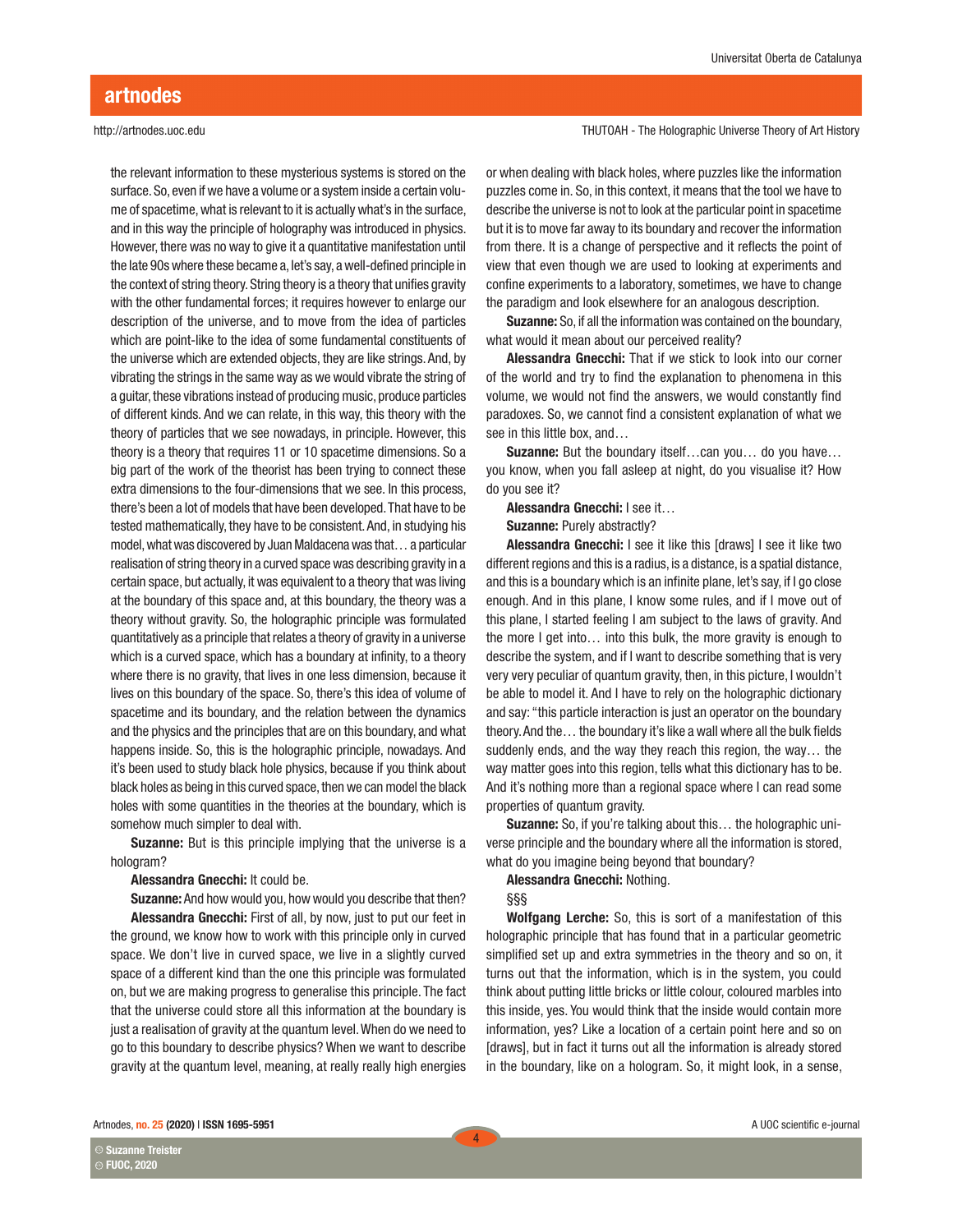# artnodes

#### http://artnodes.uoc.edu

higher dimensional, you might look inside and think "Oh, is this extra dimensions, or there's more stuff to be put there?" But it's not, it's just on the boundary, like… like an optical hologram which is just a plane and where there is an illusion of a higher dimension but actually all the information is already there.

This looks a bit ad hoc, yes? So, first to say what it has to do with the real world and the questions, I don't know. Because the real world doesn't look like this, it has a different topology, there's no obvious boundary, yes? So, if this would be true in the real world, I mean, to be true we need to have some kind of plane where we say "Ok, no?" But... so… This is a bit unclear how to formulate this in the present world. But the reason why one is thinking about this looks ad hoc, the reason comes from black holes. And black holes are very very mysterious objects because they are conceptually on the overlap of two important pieces of physics which is, gravity, general relativity and quantum mechanics, and these things are two pillars of modern physics since a hundred years, and each of them regard quantum mechanics as the most accurate theory of nature, anywhere: price, prices, numbers, the gravity works extremely well for whatever solar system and so on; but black holes are objects which, for which both aspects are becoming simultaneously important and here one finds clashes, you know? You might ask: "well, have we ever seen a black hole?" No, not directly, but there's indirect arguments earlier by certain pulsar observations but more recently, by this discovery of gravitational waves, we haven't seen this very clearly, the traces of colliding black holes. So, there is… there is no doubt they exist really in somewhere in the universe. Also, one doesn't really see them. Too far away, fortunately, close by they could… it could be disastrous, potentially. So… so these black holes exist and then Hawking, something… 40 years ago, found some kind of tricky property namely in a way they are not really black, but they start radiating, they have some temperature, and give away some radiation, and, in a way, it behaves like a hot object. And, by looking more down to those precise properties, one finds conceptual difficulties to make it consistent, with quantum mechanics. So, then, by investigating this theoretically, one found that, actually, what one must have is that, all the information of the black hole must be stored on the surface in some way, but it's a fictitious surface, so this is a quite tricky thing. A black hole is a region of spacetime. Actually, it's something in the middle, which we don't know exactly what it is, it could be a very singular drastic place some… some extreme warping of spacetime. But then there is a fictitious area around it, a horizon, and it is defined by the property that once something falls in it can never ever get out anymore, not even light. Therefore, it looks black. [draws]

So, it's a black thing. But for a person, would go in here falling in and... and traversing this horizon wouldn't notice anything particular, so spacetime is very small, probably, this is doubted by some people. And despite that this is a fictitious surface, it turns out, the information which is stored in the black hole is such... does not go with the volume, THUTOAH - The Holographic Universe Theory of Art History

it's not like that you could fill up the interior with some marbles or whatever, but everything is such that you could store the information on the boundary, yes?

So... So, in a way, there's a holographic representation of all the information of things which were falling in. And out of these ideas, I mean, this very concrete picture, emerged of... of which is called anti-de Sitter space. This is sort of contained in this black hole geometry and this is a simplified model where one really can do exact computation. So, the black holes in there are a bit unwieldy in many respects, so, this is a little idealised situation where one can study, you know, these... these holographic properties in detail and there's no doubt that this works, it's a mathematical model, well, an abstract physical model. But what does it mean for ordinary physics, it's not so clear, yes? It means in a way that if you take, in our spacetime, any closed surface, then it could be that all the information contained is... is, in a sense, or it is stored at this boundary or something. But it's not... it's not so clear what it really means, at least to me.

Suzanne: So, in terms of planet Earth, where might the boundary be that stored the information?

Wolfgang Lerche: It could be, for example, that the whole solar system could be already inside a black hole. Because the, the... you know, nothing special happens if you fall through the horizon. So, we could be already there not knowing that we will fall into this singularity, because they can be huge black holes, huge ones, yes? In principle we could be already inside one, and doomed, but we don't know. But for any practical purposes, it's not really relevant for us now.

Suzanne: So, if we actually were able to kind of get a better understanding of it and prove it in relation to our universe, there wouldn't really be any repercussions?

Wolfgang Lerche: Not optically, but these indirect measurements, like the radiation of gravitational waves and so on, so, these exist and whenever you would be coming close to a black hole, all these things would be very important, you know. Scientifically it is interesting and important, but whether it's going to be important for mankind or for practical things, this is unlikely, but who knows, for example, you know one can study these gravitational waves, when two black holes merge and all these fantastic things, since 2016 or whatever, for example, when black holes merge, before they do this, they spiral in, they touch the horizons, [draws] and then one could probably miss some, a lot of time and more, and more, and more... and, you know, after 50 years of observation or something, one could disentangle what precisely happens if the horizons touch, and then one could probably measure these kind of quantum effects, yes ?

So... so, it's not something which can never be measured in principle. So, it could be very well experimentally verified, exactly, you know, with man's computing here, one could sort of dig this information out. But, but... this is as far as it should shunt for the time being where there are... Except I should say something else.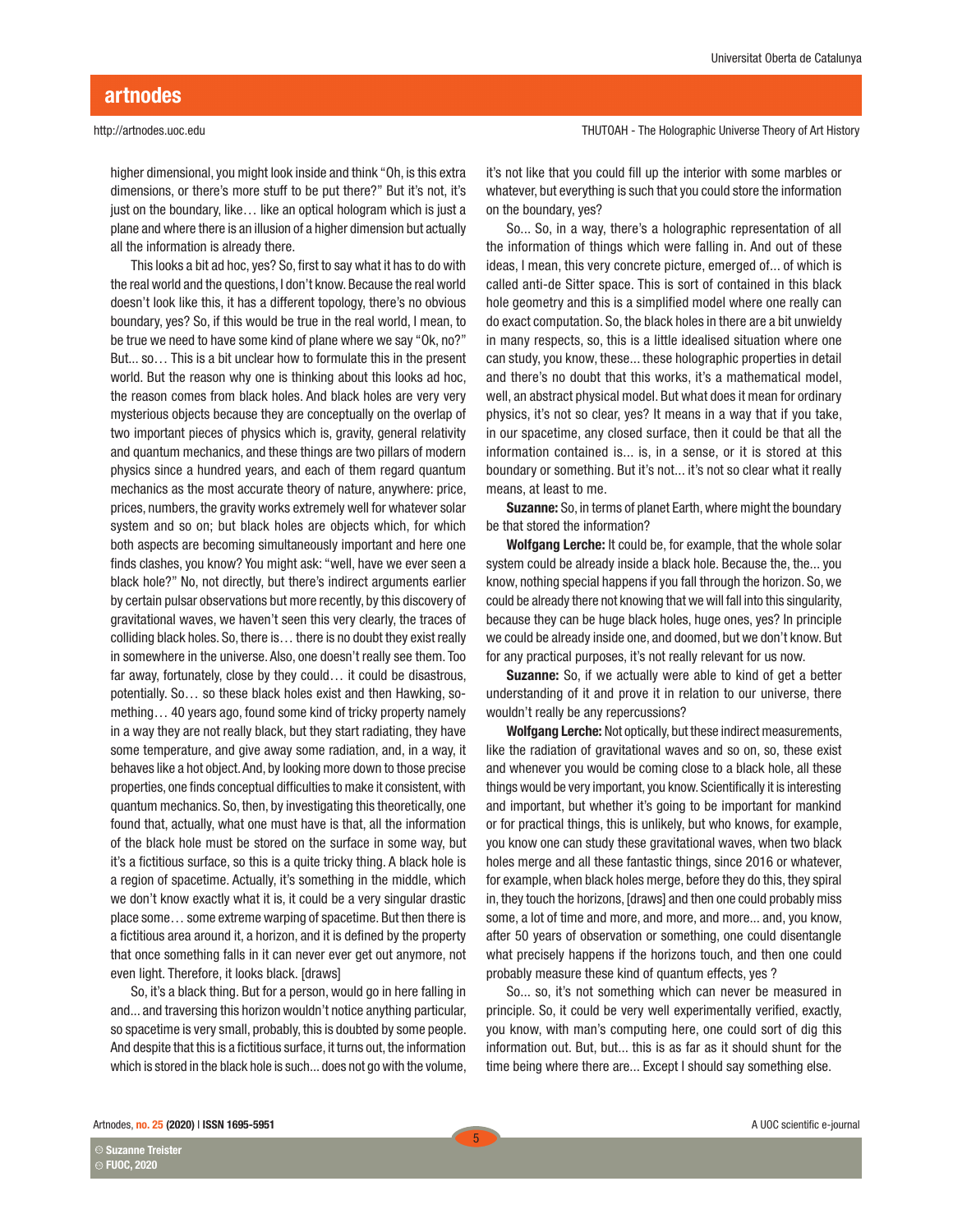This is another thing. This... this string theory, which underlies this, describes also particle interactions. Actually, this was one of the early reasons. Actually, it was the original reason when it was invented in the 70s or, goes back to the 60s actually...

It has been replaced by the mother theory but there are still in some sense in which this string theory also works for these particle collisions. And, so one could ask, how would this principle... how would these, these... black hole things look from the perspective of ordinary particle physics and they're sort of similar if you switch, if you... if you... collide proton beams in the LHC... So then some fantastically excited mass, plasma balls, glue balls, can... can be produced and it turns out that in some sense they could be viewed also as black holes. They're not black holes but they are sort of, in a way, analogues of black holes, which are also discovered in this theory, which is a bit dirty physics because there are so many particles and so many dirty effects and it's not so clear, but at least, it leads... one sees sort of with some unsharp glasses in a way, how this works. Yes? So, there's another application of these ideas of this... of this quantum field gravity duality also in the collider experiments. In these heavy ion collisions you see this kind of highly excited quark, gluon, plasma balls exploding and... and some features, some kind of viscosity features can be modelled also from this point of view. Yes? Also, critics say this is not so conclusive because of uncertainties for measurement and other forms of computation are large enough, so that one cannot really prove this but at least it works in the right direction, at least it is consistent. So, again this shows that this principle of holography could have more... several applications, namely that one theory, which is sort of inside and surrounded by some kind of boundary can also be described by a theory which is only on the boundary. This is the very nature of holography, that you have this duality between the whole volume and just the boundary of it.

**Suzanne:** So, the theory or idea that I'm making a work about is extrapolating from this. The idea that possibly all of art history might have been an attempt to describe that type of reality.

Wolfgang Lerche: Let me put it this way, I was reading a while ago an interesting book which touches upon also an interesting subject, and... about the unreasonable effectiveness of mathematics in the physical sciences. And... so... this is, this is an interesting subject by itself but, in this context, I was reading an article which had the following idea: "Typically, we physicists think in a reductivistic way." This means we always want to explain things as effects of some causes on the deeper level and if you follow everything through, in a way you have arrows of explanation. If you follow everything through then you always land in particle physics, because that's the most fundamental theory. So, whatever is there in the world, ultimately described. So, in a way, this picture is correct but it's not… it's probably not appropriate because of the phenomena like emergence, yes? That structures appear of collective behaviour, who cannot be sort of traced to the behaviour of components, yes? And the human consciousness is a prime example, yes? So, as in particle physics you have this kind of things, you know? It's THUTOAH - The Holographic Universe Theory of Art History

not so that you can always follow arrows through, because sometimes we hit boundaries where things grow up and become unified and you don't know how to go past, yes? And, I think a good way of thinking is that there are certain phenomena which ultimately follow the rule of particle physics, like everything must, but the phenomenon it exists… exists on a different level of organisation, like emergence, and you cannot describe or derive these phenomena out of fundamental principles. There's… it doesn't converge, there's no… the arrows of explanation don't go through this. And there was this picture in this article I liked, that… what is the structure of knowledge, yes? And the idea they were saying it's like, this a space of all knowledge and you've areas, and you've arrows of explanation pointing to, and this could be thought particle physics, and this could be like the kind of physics we all do here at CERN. But if you go further out [draws], then maybe the human brain is somewhere here and actually there could be some other fixed point where other phenomena can be explained in deeper structures which are sort of described here which are sort of disconnected from this, yes? So, there could be some other fixed points or attractors. It could be a new space of knowledge and… and somehow what we're doing in physics, in particle physics, we could reduce everything to the laws of particle physics, say, at this point, everything is clear, but, if you're saying the human brain is here, and it may be that the proper arrows of explanations don't go here but go to some other thing, say complexity theory or something. So, in this sense there could be other realities, say in our brain, or say collective phenomena in complex systems, this is the right way. There could be self-organising phenomena in other... which… which cannot be easily described by reducing them to particle physics, but there could be other laws, not in contradiction, but on a different level, like society or so... I mean there's a higher level and it'll never be possible to reduce, say human interactions, to the laws of quantum mechanics and quantum electrodynamics.

So, there are many layers between and it could be that there are barriers where you really cannot really go through.

So, it's very possible that there are other, say states in the brain, which have their own laws and their own… and the connection was, it is not clear whether mathematics describes them, probably not. It could be the mathematical, the idea that mathematics describes the whole world applies only here to what we usually do, yes?

And mathematics is of no use in describing, say, consciousness and so on. And what fascinates me is that by far the majority of brain processes are unconscious. Even if I drive my car, I think about something else and then I realise I am here, but I cannot remember any second when I was driving the car, it was completely unconscious. And many other things, I mean, just from psychology, people doing many things without knowing the reason why they're doing this because their unconscious processes steer them in many ways. So, some of us think the brain is like… is like a big dark area and there's a little spotlight and only the stuff which is illuminated, like that, this laser pointer here, and this is what is conscious and this goes through all this landscape and, typically, holds itself up and certain areas where,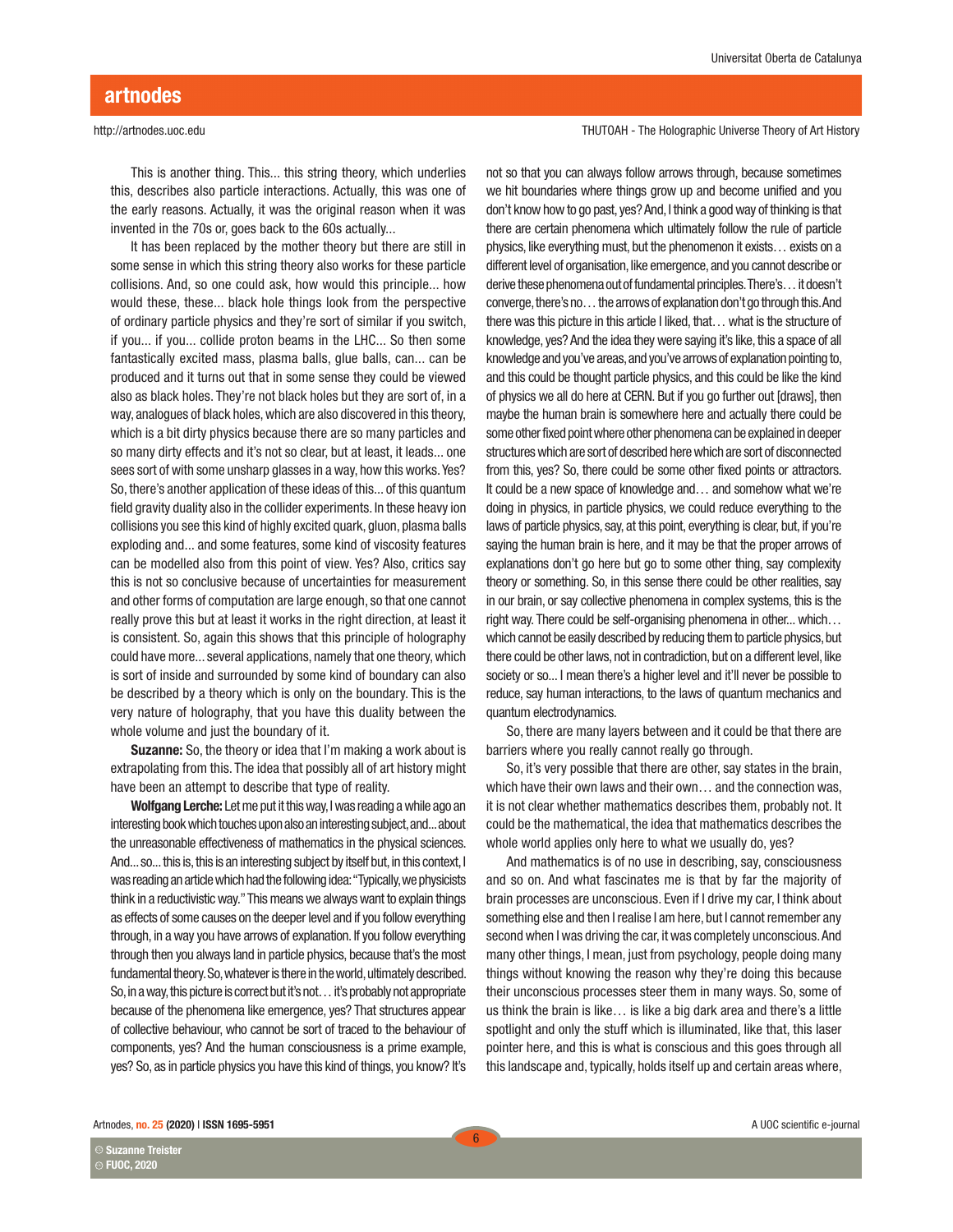you know, of daily life, but the majority of this is completely in the dark. And there could be some… some corners with some other processes we don't know and, again, science fiction… I view ourselves only as a very simple example of consciousness compared to what might be possible in the universe.

§§§

Alessandra Gnecchi: Yes, I think somehow the holographic boundary… the idea is that a region where things are… appear, but in a completely different description. Which is somehow what art is doing, I think. It's trying to use different tools to describe something that in three dimensions we can measure, we can touch, we can see is three dimensional, is very… it's described with some, with some physics laws, but art goes beyond these physics laws and gives sometimes a different interpretation of reality so, somehow, it goes to the boundary where this three-dimensional world is described in a different way. So, I think yes, that's somehow what art has done.

Suzanne: So, you think this… do you think this particular holographic universe theory of art could be like a totalising unifying theory of the history of art, perhaps?

THUTOAH - The Holographic Universe Theory of Art History

Alessandra Gnecchi: Yes, in a sense, we have somehow… a mathematical way to describe this holographic universe, but I think the concept of it, the concept of a completely different description in a certain regime, really is compatible with art history and the development of art, the development of a new language to describe reality, which may be valid in a different region of our human perspective. Nothing to take away from science and tangible experiments.

Alessandra Gnecchi: I think it's very challenging because it forces me to take a step out of my comfort zone, where I can rely on descriptions, mathematical rules, etc. to give a more, probably, artistic and so completely different idea of it.

Suzanne: Yeah. And what do you think it will mean to make a piece of art which is possibly inevitably something which is trying to describe this boundary, about the boundary itself?

Alessandra Gnecchi: Meta art? Yeah, it'd be meta boundary. Suzanne: Do you think that boundary exists?

Alessandra Gnecchi: I think we… in many senses we are surrounded by boundaries, we put ourselves out on a boundary. So, it is fair enough to try to explore them and give them meaning. So, yes, I think it exists.